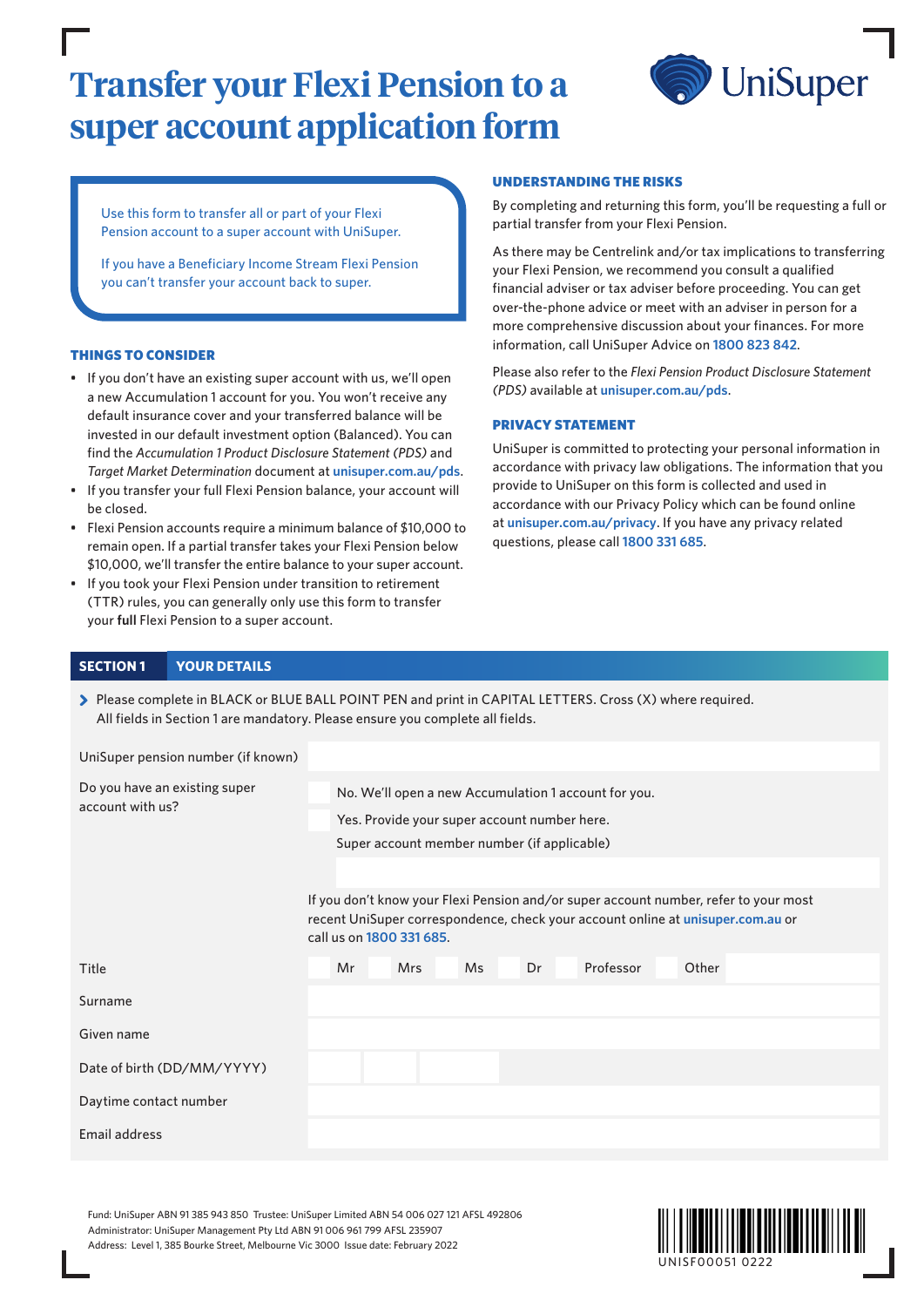# **SECTION 2 TRANSFER AMOUNT**

Would you like to make a **full** or **partial** transfer to a super account? Note: if you took your Flexi Pension under TTR rules, you can generally only select 'Full' here.

Full

Partial. Please provide the amount you'd like to transfer here (minimum \$2,000). Remember your Flexi Pension requires a minimum balance of \$10,000 to remain open.

**\$** 

This amount needs to be gross (before tax is deducted). Amounts requested below the minimum will be processed as \$2,000.

If you're completing a full transfer, please note we may be required to pay you the remainder of your minimum annual pension amount (pro-rata) to comply with superannuation law. See the PDS for more information.

# **SECTION 3 INVESTING YOUR TRANSFERRED PENSION BALANCE**

- **If you have an existing super account**, your transferred pension balance will be invested in line with your rollover strategy. If you don't have a rollover strategy, it will be invested in UniSuper's default investment option (Balanced). To check or update your rollover strategy, log in to your account at **[unisuper.com.au](http://unisuper.com.au)** or you can update your rollover strategy by completing Section 3A.
- **If you don't have an existing super account**, we'll open a new Accumulation 1 account for you and invest your transferred pension balance in UniSuper's default investment option (Balanced). You can change this investment strategy if you want to—simply complete Section 3A.

**If you've got any questions or concerns about your investment strategy, consider seeing a qualified financial adviser.**

#### **SECTION 3A ROLLOVER STRATEGY**

> You can choose a single investment option or a mix of investment options based on your individual requirements. All rollovers to your account—including transfers from an accumulation account to a Flexi Pension and vice versa—will be invested in your chosen option(s). The total must equal 100% and each nomination must be in whole numbers.

If you don't choose an investment option, your account will automatically be invested in the Balanced option, which is the Fund's default option.

Before making a decision about your investment options, refer to the relevant PDS and the *How we invest your money* booklet.

Sector investment options are generally single asset class options that are less diversified and not intended to be used in isolation, but combined with other investment options to build a diversified portfolio. For example, the Australian Equity Income option might have exposure to as few as 20 entities, and the Global Companies in Asia option as few as 40 entities. In comparison, the Balanced option has an exposure to over 1,500 entities.

If you choose to only invest in a Sector option, you may be exposed to more risk and may miss out on the benefits of the balance between risk and return offered by a Pre-Mixed option.